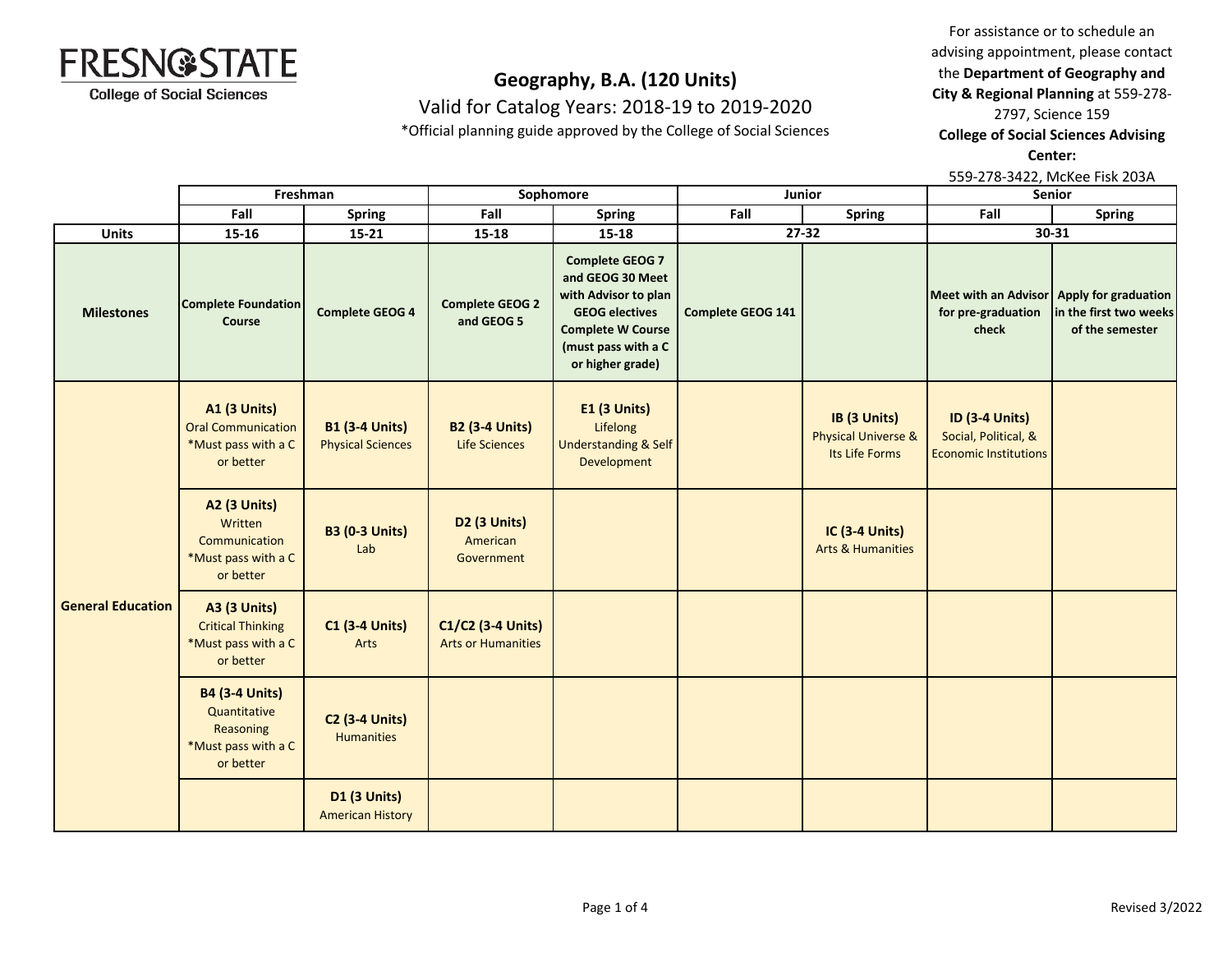

Valid for Catalog Years: 2018-19 to 2019-2020

\*Official planning guide approved by the College of Social Sciences

For assistance or to schedule an advising appointment, please contact the **Department of Geography and City & Regional Planning** at 559-278-

2797, Science 159

**College of Social Sciences Advising** 

**Center:** 

559-278-3422, McKee Fisk 203A

|              | Freshman<br>Sophomore<br>Junior                                                                                                                           |                                                                                                  |                                | <b>Senior</b>                  |                                                                                                                                     |                                                                                                                                                                    |                                                                                                 |                                                                                                 |  |
|--------------|-----------------------------------------------------------------------------------------------------------------------------------------------------------|--------------------------------------------------------------------------------------------------|--------------------------------|--------------------------------|-------------------------------------------------------------------------------------------------------------------------------------|--------------------------------------------------------------------------------------------------------------------------------------------------------------------|-------------------------------------------------------------------------------------------------|-------------------------------------------------------------------------------------------------|--|
|              | Fall                                                                                                                                                      | <b>Spring</b>                                                                                    | Fall                           | <b>Spring</b>                  | Fall                                                                                                                                | <b>Spring</b>                                                                                                                                                      | Fall                                                                                            | <b>Spring</b>                                                                                   |  |
| <b>Units</b> | 15-16                                                                                                                                                     | $15 - 21$                                                                                        | 15-18                          | $15 - 18$                      |                                                                                                                                     | 27-32                                                                                                                                                              |                                                                                                 | 30-31                                                                                           |  |
|              | IS 52 & IS 52L<br>(3 Units)<br>or<br><b>SOC 172</b><br>(3 Units)                                                                                          | <b>GE Area D3</b><br>GEOG <sub>4</sub><br>(3 Units)<br><b>Social Science</b><br>[Pre-Req: GE A2] | GEOG <sub>7</sub><br>(3 Units) | GEOG <sub>5</sub><br>(3 Units) | <b>GEOG 30</b><br>(3 Units)                                                                                                         |                                                                                                                                                                    | <b>Aprroved Geography Electives</b><br>$(3-4$ Units)<br>*Consult with your advisor for approval |                                                                                                 |  |
|              |                                                                                                                                                           |                                                                                                  |                                |                                | <b>Atmospheric Sciences</b><br>(3 Units)<br>GEOG 111, 112, 114, 115, or 118<br>*See course catalog for prerequisite<br>requirements |                                                                                                                                                                    | <b>Approved Geography Electives</b><br>$(3-4$ Units)<br>*Consult with your advisor for approval |                                                                                                 |  |
| <b>Major</b> |                                                                                                                                                           |                                                                                                  |                                |                                |                                                                                                                                     | <b>Environmental Studies</b><br>(3 Units)<br>GEOG 127, 128, 135, or 139T<br>*See course catalog for prerequisite<br>requirements                                   |                                                                                                 | <b>Approved Geography Electives</b><br>$(3-4$ Units)<br>*Consult with your advisor for approval |  |
|              | <b>GIS &amp; Remote Sensing</b><br>(3 Units)<br>GEOG 140, 141, 142, 143, 149, 150, 151, or<br>152<br>*See course catalog for prerequisite<br>requirements |                                                                                                  |                                |                                | <b>Approved Geography Electives</b><br>$(3-4$ Units)<br>*Consult with your advisor for approval                                     |                                                                                                                                                                    |                                                                                                 |                                                                                                 |  |
|              |                                                                                                                                                           |                                                                                                  |                                |                                |                                                                                                                                     | <b>International Development Studies</b><br>(3 Units)<br>GEOG 160, 161, 162, 163, 164, 165, 166, or<br>167<br>*See course catalog for prerequisite<br>requirements |                                                                                                 |                                                                                                 |  |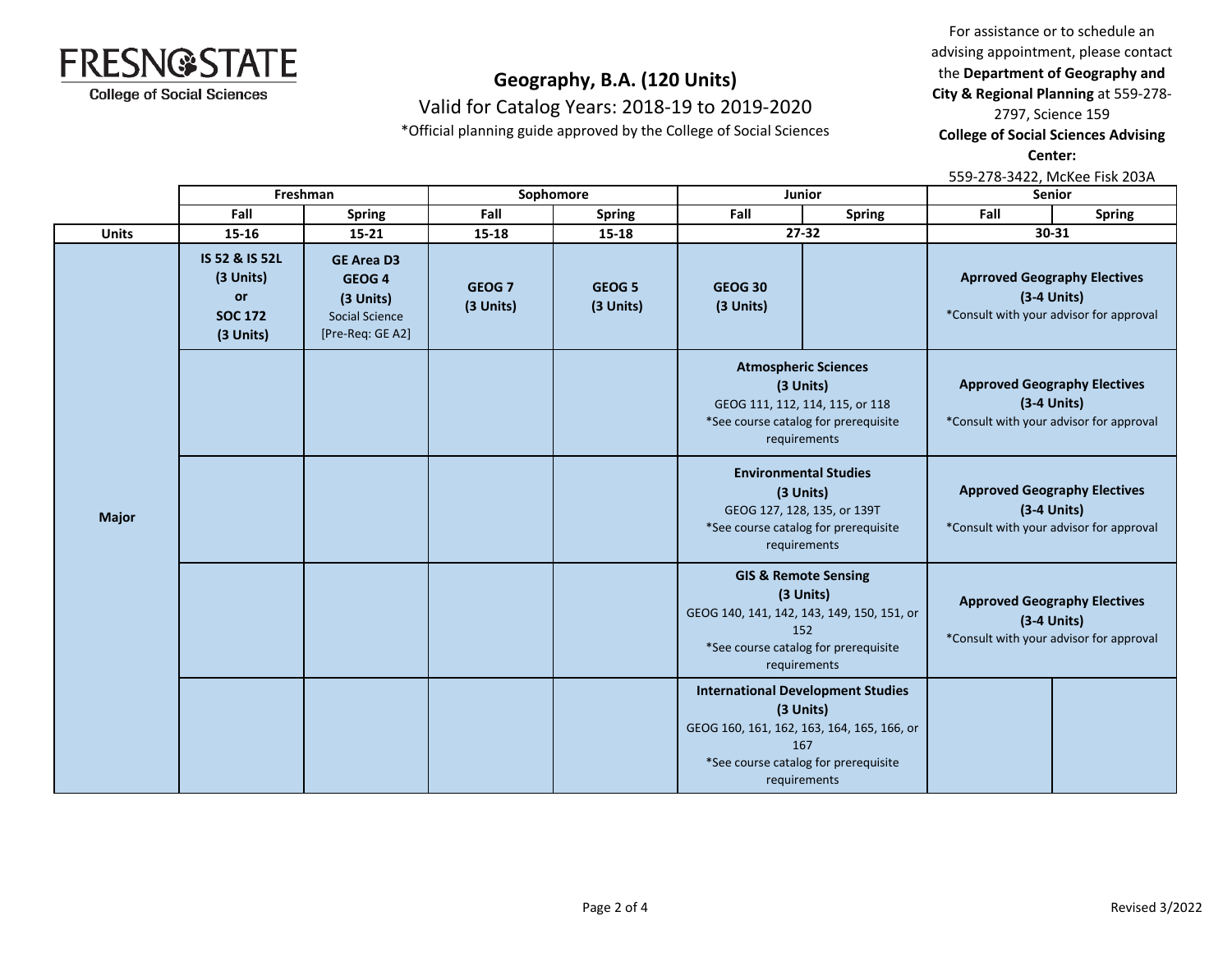

Valid for Catalog Years: 2018-19 to 2019-2020

\*Official planning guide approved by the College of Social Sciences

For assistance or to schedule an advising appointment, please contact the **Department of Geography and City & Regional Planning** at 559-278- 2797, Science 159

**College of Social Sciences Advising** 

**Center:** 

559-278-3422, McKee Fisk 203A

|                                        |           | Freshman      |                 | Sophomore       | Junior                                                                                                                  |                                                                                                                                                                  | Senior          |                                                 |
|----------------------------------------|-----------|---------------|-----------------|-----------------|-------------------------------------------------------------------------------------------------------------------------|------------------------------------------------------------------------------------------------------------------------------------------------------------------|-----------------|-------------------------------------------------|
|                                        | Fall      | <b>Spring</b> | Fall            | <b>Spring</b>   | Fall                                                                                                                    | <b>Spring</b>                                                                                                                                                    | Fall            | Spring                                          |
| <b>Units</b>                           | $15 - 16$ | $15 - 21$     | 15-18           | $15 - 18$       |                                                                                                                         | 27-32                                                                                                                                                            | $30 - 31$       |                                                 |
| <b>Major</b>                           |           |               |                 |                 |                                                                                                                         | <b>Global and Regional Studies</b><br>(3 Units)<br>GEOG 170T, 171T, 173, 174, 175T, 177T, 178,<br>or 179<br>*See course catalog for prerequisite<br>requirements |                 |                                                 |
|                                        |           |               |                 |                 |                                                                                                                         | <b>Urban and Regional Planning</b><br>(3 Units)<br>GEOG 181, 184, or 187T<br>*See course catalog for prerequisite<br>requirements                                |                 |                                                 |
| <b>Additional</b><br><b>Graduation</b> |           |               | <b>Elective</b> | <b>Elective</b> | <b>UDWS (0-4 Units)</b><br>*Upper Division<br><b>Writing Exam</b><br>OR "W" Course (must<br>pass with a C or<br>better) |                                                                                                                                                                  | <b>Elective</b> | MI (3 Units)<br>Multicultural/<br>International |
| <b>Requirements</b>                    |           |               |                 | <b>Elective</b> |                                                                                                                         |                                                                                                                                                                  | <b>Elective</b> | <b>Elective</b>                                 |
|                                        |           |               |                 | <b>Elective</b> |                                                                                                                         |                                                                                                                                                                  |                 | <b>Elective</b>                                 |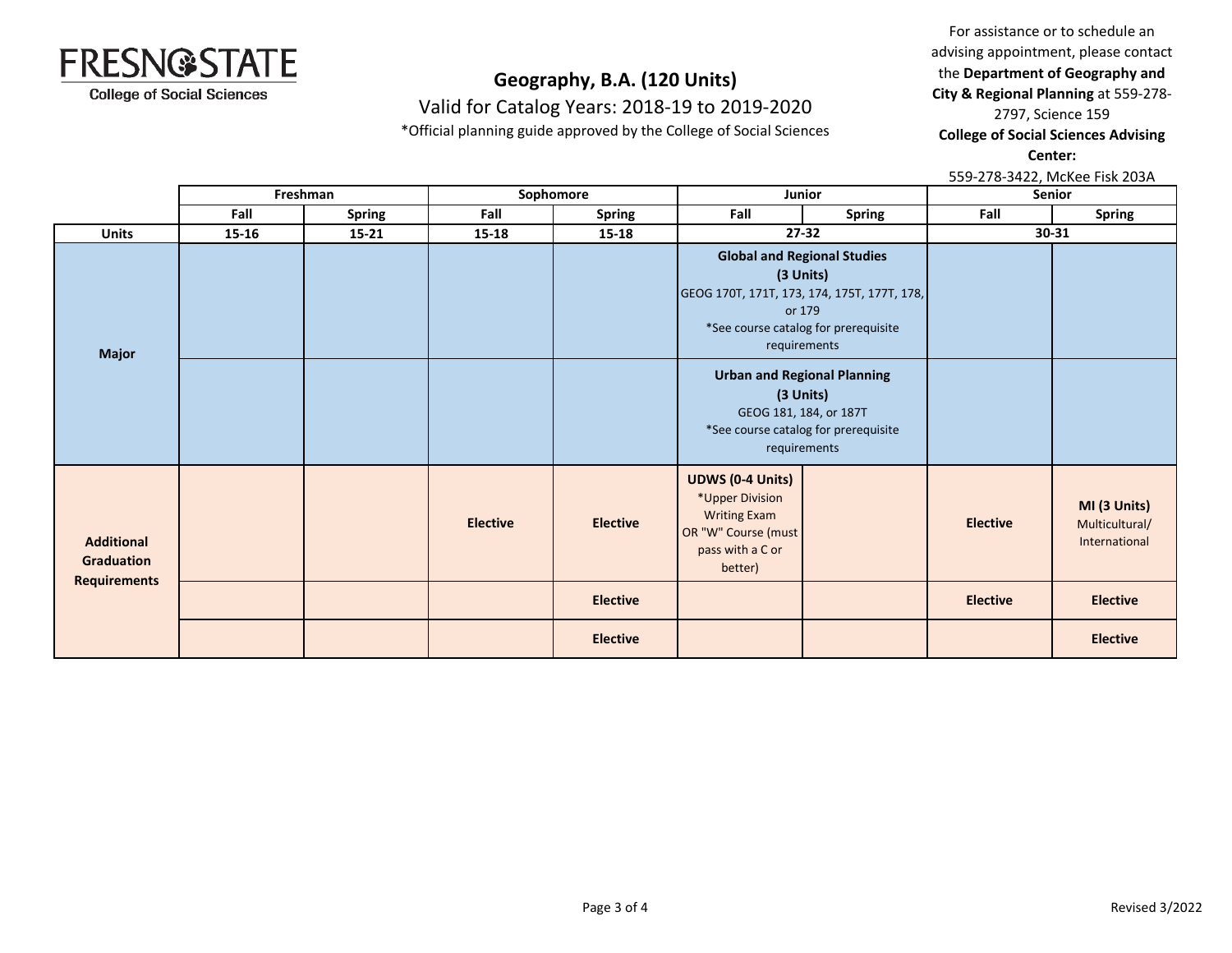

Valid for Catalog Years: 2018-19 to 2019-2020

\*Official planning guide approved by the College of Social Sciences

### For assistance or to schedule an advising appointment, please contact the **Department of Geography and City & Regional Planning** at 559-278- 2797, Science 159 **College of Social Sciences Advising**

**Center:** 

559-278-3422, McKee Fisk 203A

|              | -reshman         |                  | Sophomore |                         | Junior |               | Senior |               |
|--------------|------------------|------------------|-----------|-------------------------|--------|---------------|--------|---------------|
|              | Fall             | <b>Spring</b>    | Fall      | Spring                  | Fall   | - -<br>Spring | Fall   | <b>Spring</b> |
| <b>Units</b> | $1 - 1$<br>15-10 | 1 P. 94<br>15-ZI | 15-18     | 4 F. 4 O<br>15<br>.- TC | 27-32  |               | 30-31  |               |

**FOOTNOTES:**

**Prerequisites/Corequisites:** Other restrictions may apply. Please see your course catalog for detailed prerequisite/corequisite requirements.

**Grade Requirements:** CR/NC grading is not permitted in the geography major with the exception of GEOG 192 & 195.

General Education: Units in this area may be applied to a second major or a minor (see double major or departmental minor). Consult the appropriate department chair, program coordinator, or faculty adviser for further information.

Electives (27 units): Units in this area may be used toward a double major or minor. Students must earn a minimum of 120 units total to graduate. The number of required elective units may vary, depending on the amount of units earned from major and GE courses.

**GEOG 195:** No more than 3 units of this course may be applied to the geography major.

Upper Division Writing Skills requirement (UDWS): All undergraduate students must demonstrate competency in writing skills by passing the Upper Division Writing Exam (UDWE) or by obtaining a C or better in an approved upper division writing course, identified by the letter "W."

\*It is strongly recommended that students interested in professional careers in geography select the emphasis in Geographic Information Systems and Remote Sensing and complete a minor in a related field. Substitutions: If substitutions/exceptions/waivers are made for any major courses that also meet GE and/or the Multicultural/International graduation requirement, the student is responsible for completing additional courses to satisfy the respective areas (GE and/or MI). This also includes the upperdivision writing requirement.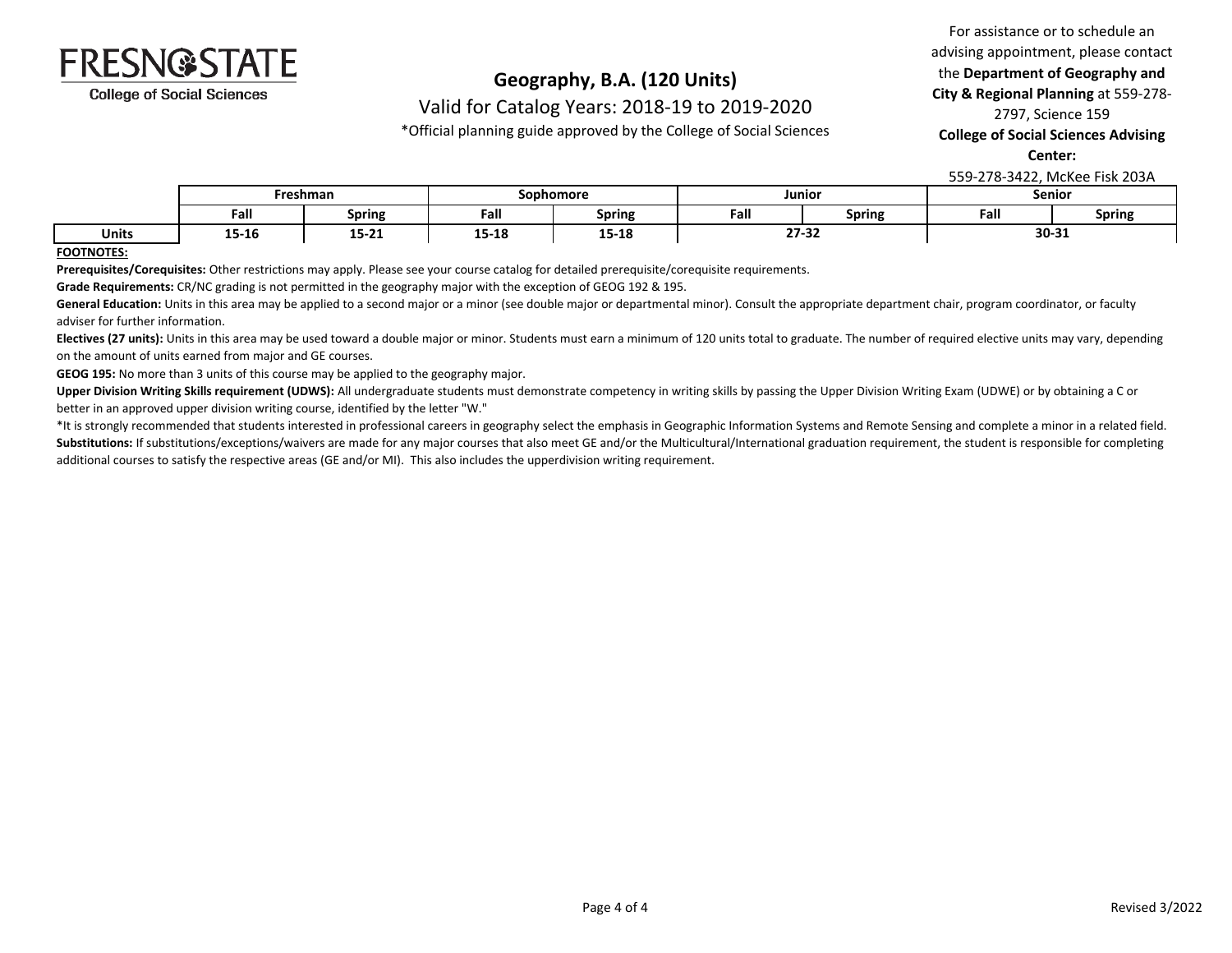For assistance or to schedule an advising



**Department of Geography and City &** 

**Regional Planning** at 559-278-2797,

Science 159

**College of Social Sciences Advising** 

**Center:** 

559-278-3422, McKee Fisk 203A

|                             | Freshman                                                                               |                                                                                    |                                                    | Sophomore                                                                  | Junior                                                                                                                           |                                                                  | <b>Senior</b>                                                                                         |                                                 |  |
|-----------------------------|----------------------------------------------------------------------------------------|------------------------------------------------------------------------------------|----------------------------------------------------|----------------------------------------------------------------------------|----------------------------------------------------------------------------------------------------------------------------------|------------------------------------------------------------------|-------------------------------------------------------------------------------------------------------|-------------------------------------------------|--|
|                             | Fall                                                                                   | <b>Spring</b>                                                                      | Fall                                               | <b>Spring</b>                                                              | Fall                                                                                                                             | <b>Spring</b>                                                    | Fall                                                                                                  | <b>Spring</b>                                   |  |
| <b>Units</b>                | 15-16                                                                                  | 15-21                                                                              | 15-18                                              | 15-18                                                                      |                                                                                                                                  | $27 - 32$                                                        |                                                                                                       | 30-31                                           |  |
| General<br><b>Education</b> | <b>A1 (3 Units)</b><br><b>Oral Communication</b><br>*Must pass with a C<br>or better   | <b>B1 (3-4 Units)</b><br><b>Physical Sciences</b>                                  | <b>B2 (3-4 Units)</b><br>Life Sciences             | E1 (3 Units)<br>Lifelong<br><b>Understanding &amp; Self</b><br>Development |                                                                                                                                  | IB (3 Units)<br><b>Physical Universe &amp;</b><br>Its Life Forms | <b>ID (3-4 Units)</b><br>Social, Political, &<br><b>Economic Institutions</b>                         | MI (3 Units)<br>Multicultural/Internation<br>al |  |
|                             | <b>A2 (3 Units)</b><br>Written<br>Communication<br>*Must pass with a C<br>or better    | <b>B3 (0-3 Units)</b><br>Lab                                                       | D <sub>2</sub> (3 Units)<br>American<br>Government |                                                                            |                                                                                                                                  | <b>IC (3-4 Units)</b><br><b>Arts &amp; Humanities</b>            |                                                                                                       |                                                 |  |
|                             | <b>A3 (3 Units)</b><br><b>Critical Thinking</b><br>*Must pass with a C<br>or better    | <b>C1 (3-4 Units)</b><br><b>Arts</b>                                               | C1/C2 (3-4 Units)<br><b>Arts or Humanities</b>     |                                                                            |                                                                                                                                  |                                                                  |                                                                                                       |                                                 |  |
|                             | <b>B4 (3-4 Units)</b><br>Quantitative<br>Reasoning<br>*Must pass with a C<br>or better | <b>C2 (3-4 Units)</b><br><b>Humanities</b>                                         |                                                    |                                                                            |                                                                                                                                  |                                                                  |                                                                                                       |                                                 |  |
|                             |                                                                                        | D1 (3 Units)<br><b>American History</b>                                            |                                                    |                                                                            |                                                                                                                                  |                                                                  |                                                                                                       |                                                 |  |
| <b>Major</b>                | IS 52 & IS 52L<br>(3 Units)<br>or<br><b>SOC 172 (3 Units)</b>                          | <b>GE Area D3</b><br>GEOG 4 (3 Units)<br><b>Social Science</b><br>[Pre-Req: GE A2] | GEOG 7 (3 Units)                                   | GEOG 5 (3 Units)                                                           | <b>GEOG 30 (3 Units)</b>                                                                                                         |                                                                  | <b>Upper Division Geography Electives</b><br>$(3-4$ Units)<br>*Consult with your advisor for approval |                                                 |  |
|                             |                                                                                        |                                                                                    |                                                    |                                                                            | <b>Atmospheric Sciences (3 Units)</b><br>GEOG 111, 112, 114, 115, or 118<br>*See course catalog for prerequisite<br>requirements |                                                                  | <b>Upper Division Geography Electives</b><br>$(3-4$ Units)<br>*Consult with your advisor for approval |                                                 |  |
|                             |                                                                                        |                                                                                    |                                                    |                                                                            | <b>Environmental Studies (3 Units)</b><br>GEOG 127, 128, 135, or 139T<br>*See course catalog for prerequisite<br>requirements    |                                                                  | <b>Upper Division Geography Electives</b><br>$(3-4$ Units)<br>*Consult with your advisor for approval |                                                 |  |

**Geography, B.A. (120 Units)** Valid for Catalog Years: 2012/2013 to 2016/2017 \*Official planning guide approved by the College of Social Sciences

**FRESN@STATE** 

**College of Social Sciences**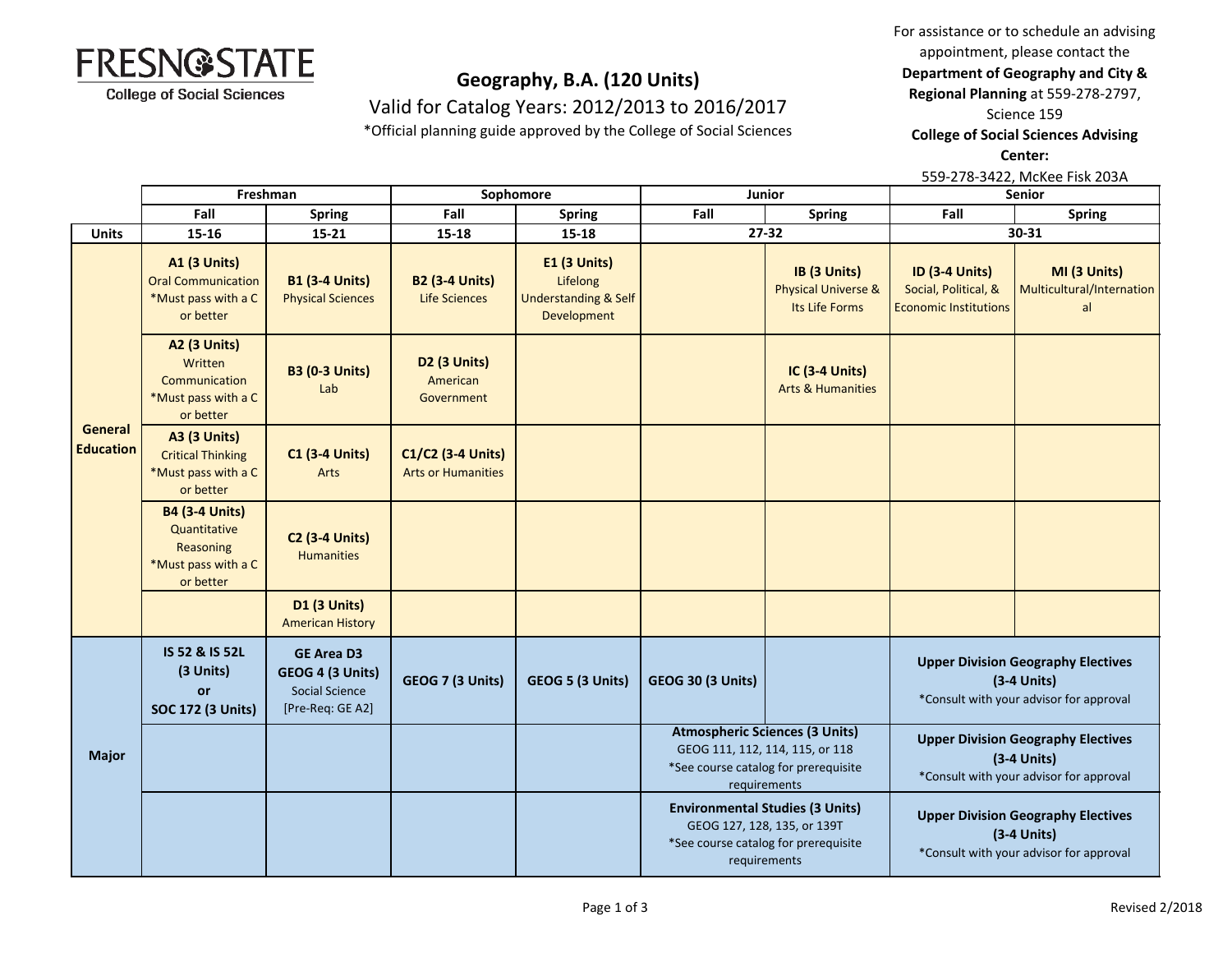For assistance or to schedule an advising

appointment, please contact the

**Department of Geography and City &** 

**Regional Planning** at 559-278-2797,

Science 159

**College of Social Sciences Advising** 

**Center:** 

|                  |       |                                 |                 |                 |                                                                                                                                                                    |                                                                                                                                   |                                                                                                       | 559-278-3422, McKee Fisk 203A |
|------------------|-------|---------------------------------|-----------------|-----------------|--------------------------------------------------------------------------------------------------------------------------------------------------------------------|-----------------------------------------------------------------------------------------------------------------------------------|-------------------------------------------------------------------------------------------------------|-------------------------------|
|                  |       | Freshman<br>Junior<br>Sophomore |                 |                 |                                                                                                                                                                    | <b>Senior</b>                                                                                                                     |                                                                                                       |                               |
|                  | Fall  | <b>Spring</b>                   | Fall            | <b>Spring</b>   | Fall<br><b>Spring</b>                                                                                                                                              |                                                                                                                                   | Fall                                                                                                  | <b>Spring</b>                 |
| <b>Units</b>     | 15-16 | $15 - 21$                       | 15-18           | $15 - 18$       |                                                                                                                                                                    | $27 - 32$                                                                                                                         |                                                                                                       | 30-31                         |
| <b>Major</b>     |       |                                 |                 |                 | GIS & Remote Sensing (3 Units)<br>GEOG 140, 141, 142, 143, 149, 150, 151, or<br>152<br>*See course catalog for prerequisite<br>requirements                        |                                                                                                                                   | <b>Upper Division Geography Electives</b><br>$(3-4$ Units)<br>*Consult with your advisor for approval |                               |
|                  |       |                                 |                 |                 | <b>International Development Studies</b><br>(3 Units)<br>GEOG 160, 161, 162, 163, 164, 165, 166, or<br>167<br>*See course catalog for prerequisite<br>requirements |                                                                                                                                   |                                                                                                       |                               |
|                  |       |                                 |                 |                 | <b>Global and Regional Studies (3 Units)</b><br>GEOG 170T, 171T, 173, 174, 175T, 177T, 178,<br>or 179<br>*See course catalog for prerequisite<br>requirements      |                                                                                                                                   |                                                                                                       |                               |
|                  |       |                                 |                 |                 |                                                                                                                                                                    | <b>Urban and Regional Planning</b><br>(3 Units)<br>GEOG 181, 184, or 187T<br>*See course catalog for prerequisite<br>requirements |                                                                                                       |                               |
| <b>Electives</b> |       |                                 | <b>Elective</b> | <b>Elective</b> | <b>UDWS (0-4 Units)</b><br>*Upper Division<br><b>Writing Exam</b><br>OR "W" Course (must<br>pass with a C or<br>better)                                            |                                                                                                                                   | <b>Elective</b>                                                                                       | <b>Elective</b>               |
|                  |       |                                 |                 | <b>Elective</b> |                                                                                                                                                                    |                                                                                                                                   | <b>Elective</b>                                                                                       | <b>Elective</b>               |
|                  |       |                                 |                 | <b>Elective</b> |                                                                                                                                                                    |                                                                                                                                   |                                                                                                       |                               |





# **Geography, B.A. (120 Units)**

Valid for Catalog Years: 2012/2013 to 2016/2017

\*Official planning guide approved by the College of Social Sciences